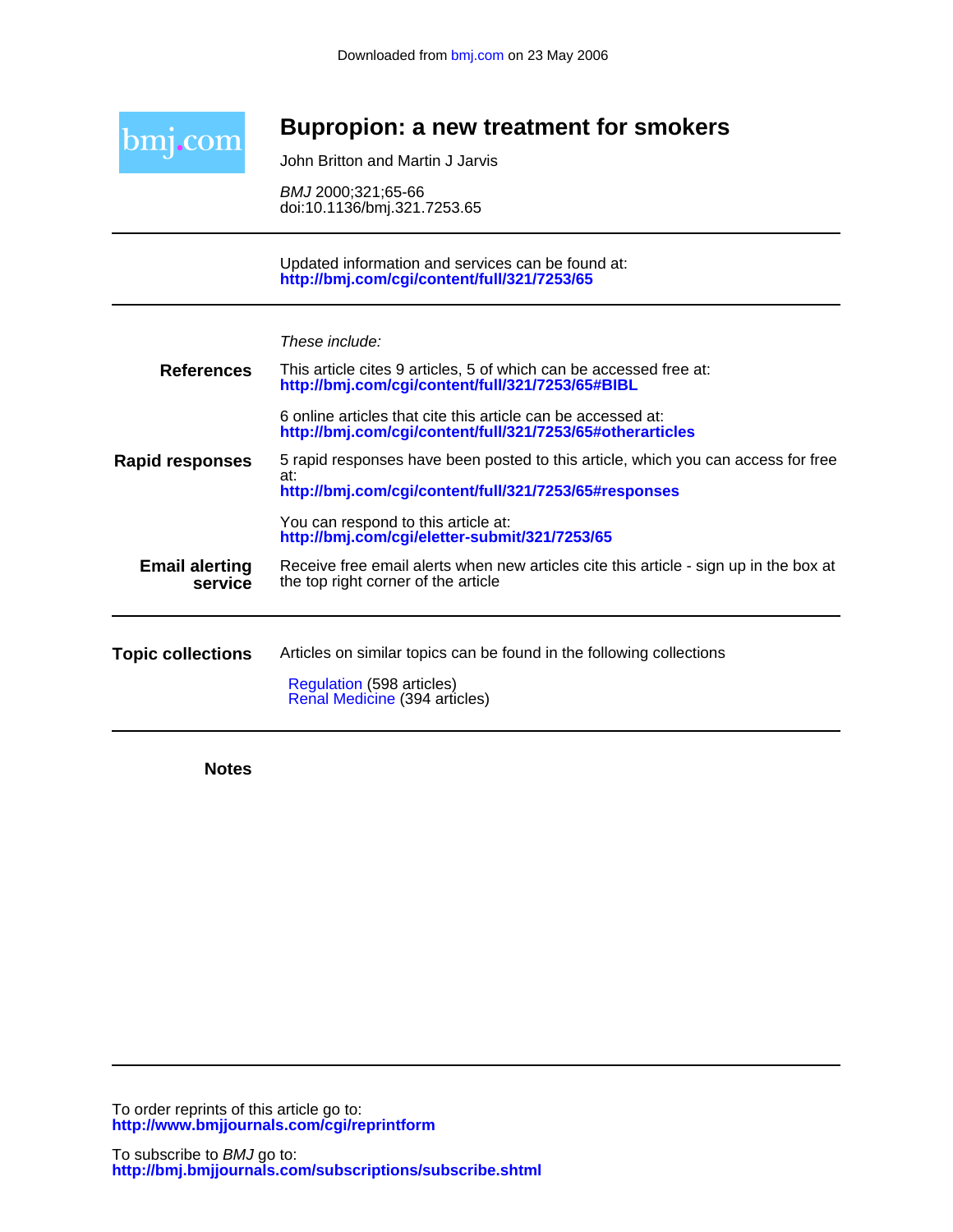quickly among those treated with midazolam when calculated from the time they entered the emergency department; this is because midazolam was administered earlier and the administration of diazepam requires an intravenous line.

What is the clinical significance of a two minute difference in the efficacy of the treatment of a benign condition? There is no question that two minutes of seizures corresponds to 120 long seconds of distress for parents and medical staff. Moreover, the apparent safety of this mode of drug delivery may allow nurse practitioners, nurses, and eventually even parents to administer midazolam intranasally to children with recurrent seizures.

Because of obvious ethical limitations, the authors could not randomly assign children to a placebo group in their study. Thus, theoretically, the similarity in responses to diazepam and midazolam may merely mean that both were not more effective than placebo. It may well be that most children would have stopped seizing spontaneously sometime after 10-15 minutes, and because 10 minutes of seizures was chosen as an entry criterion, the seizures might have gradually resolved even with placebo. However, the survival curves of children treated with diazepam and midazolam were similar, except for the difference in the time of the initial response, which corresponds to the time needed to insert an intravenous line. If this was merely a placebo effect, the two curves should have overlapped completely.

The authors did not define the power of their sample to detect certain differences. Yet it is obvious that the sample size in this study does not have enough power to address the rates and severity of adverse effects. The authors did not specify how blinding was achieved: the research team had to be in the treatment room, and the lack of an intravenous line among those in the midazolam group during the first few minutes is not easy to ignore.

Although Lahat et al defined "delayed seizure control" in their methods section, they did not report the results. Lastly, the duration of a child's seizure before arriving at the study unit was inferred to have been at least 10 minutes, based on the distance of the facility from neighbouring communities; however, it was not measured directly. It could be assumed that randomisation would ensure similar distributions of durations of seizures between the two treatment arms, but randomisation often does not do justice to all confounding variables, especially when the sample size is comparatively small, as was the case here.

However, these limitations are small in view of the step forward these investigators have made in improving drug treatment for a common paediatric condition. This study should be repeated by others before intranasal administration of midazolam becomes the standard of care to address some of the questions alluded to and to ensure the safety of this treatment.

#### Gideon Koren *professor*

Hospital for Sick Children, 555 University Avenue, Toronto, ON, Canada M5G 1XS

- 1 Van Stuijvenberg M, deVos S, Tjiang GC, Steyerberg EW, Derksen-Lubsen G, Moll HA. Parents' fear regarding fever and febrile seizures. *Acta Paediatr* 1999;88:618-22.
- 2 Rantala H, Tarkka R, Uhari M. Meta-analytic review of the preventative treatment of recurrence of febrile seizures. *J Pediatr* 1997;131:922-5.
- 3 Baumann RJ. Technical report: treatment of the child with simple febrile seizure. *Pediatrics* 1999;103:e86. www.pediatrics.org/cgi/content/full/ 103/6/e86 (accessed 19 June.)
- 4 Lahat E, Goldman M, Barr J, Bistritzer T, Berkovich M. Comparison of intranasal midazolam with intravenous diazepam for treating febrile seizures in children: prospective randomised study. *BMJ* 2000;320:83-6.
- 5 Lacoste L, Bouguet S, Ingrand P, Caritez JC, Carretier M, Debaene B. Intranasal midazolam in piglets: pharmacodynamics (0.2 vs 0.4 mg/kg) and pharmacokinetics (0.4 mg/kg) with bioavailability determination. *Lab Anim* 2000;34:29-35.
- 6 Rey E, Delaunay G, Pons GM, Richard MO, Saint-Maurice C, Olive G. Pharmacokinetics of midazolam in children: comparative study of intra-nasal and intravenous administration. *Eur J Clin Pharmacol* 1991;41: 355-7.
- 7 Bjorkman S, Rigerman G, Idvall J. Pharmacokinetics of midazolam given as an intranasal spray to adult surgical patients. *Br J Anaesth* 1997;79: 575-80.

# **Bupropion: a new treatment for smokers**

*Nicotine replacement treatment should also be available on the NHS*

**Bupropion was licensed in June by the Medicines**<br>Control Agency for use in the United Kingdom<br>first new pharmacological treatment for smokers to be Control Agency for use in the United Kingdom to help patients stop smoking. Bupropion is the introduced since nicotine replacement therapy 20 years ago. Bupropion can potentially have a huge impact on public health not only through the efficacy of the drug itself but also by making smoking cessation services more widely available.

There are about 13 million regular smokers in the United Kingdom.1 One in every two lifelong smokers will die prematurely from tobacco related causes.<sup>2</sup> Interventions to help people stop smoking are cost effective in preventing that premature loss of life, and nicotine replacement products are the most effective treatment available. $34$  About 20% of those given

nicotine replacement with support from specialist counsellors will remain non-smokers for one year and up to about 10% will remain non-smokers if given brief advice from a health professional in addition to nicotine replacement.3 This latter approach may potentially have a far greater impact on public health because wider coverage of the population can be achieved. It is also cost effective.<sup>5</sup> However, nicotine replacement and counselling services have not been made generally available through the NHS, and nicotine replacement products have been removed from the list of prescribed drugs for which patients can be reimbursed. New services to help people stop smoking, which are being established in England as a result of the recent government white paper on smoking, aim to provide smokers with counselling support